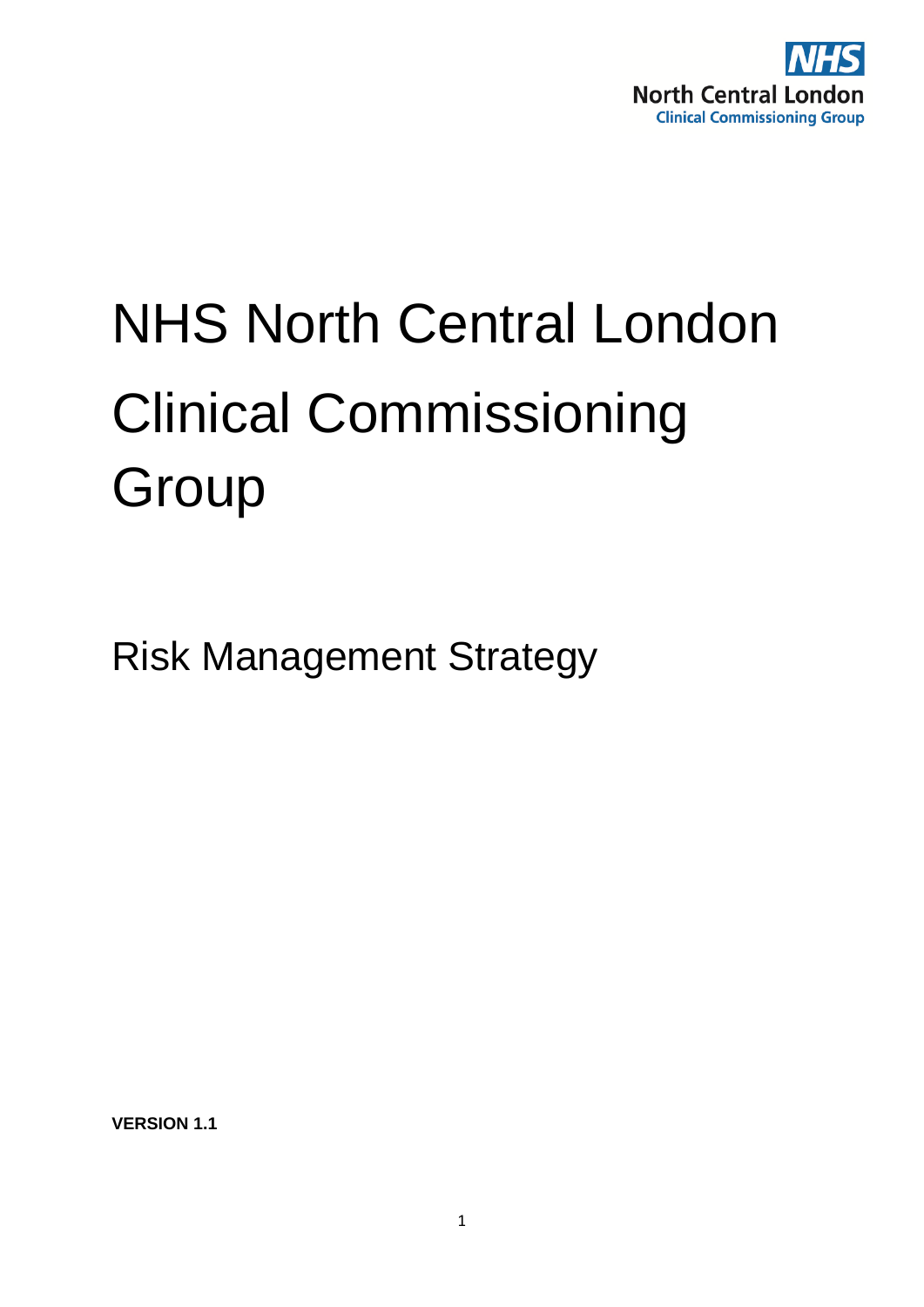## **North Central London Clinical Commissioning Group Risk Management Strategy Control Sheet**

| <b>No</b>        | <b>Title</b>                                                                    | <b>Description</b>                                                                                      |
|------------------|---------------------------------------------------------------------------------|---------------------------------------------------------------------------------------------------------|
| 1.               | <b>Summary</b>                                                                  | This document sets out the CCG's risk<br>management strategy.                                           |
| 2.               | <b>Author</b>                                                                   | Andrew Spicer, Head of Governance &<br>Risk.                                                            |
| 3.               | <b>Accountable Director</b>                                                     | Ian Porter, Executive Director of Corporate<br>Services.                                                |
| 4.               | <b>Applies to</b>                                                               | All staff.                                                                                              |
| 5.               | <b>Groups/individuals</b><br>who<br>have<br>overseen development of this policy | Corporate Services.                                                                                     |
| 6.               | Groups which were consulted and<br>have given approval                          | This strategy has been adapted from the<br>Risk Management Strategy of the previous<br><b>NCL CCGs.</b> |
| $\overline{7}$ . | <b>Equality Impact Analysis</b>                                                 | Policy reviewed for compliance throughout<br>its development.                                           |
| 8.               | Ratifying committee and date of final<br>approval                               | The<br>by the<br>strategy was<br>approved<br>Governing Body on 24th September 2020.                     |
| 9.               | <b>Version</b>                                                                  | Version 1.1                                                                                             |
| 10.              | <b>Locations available</b>                                                      | The CCG's website and staff intranet.                                                                   |
| 11.              | <b>Related documents</b>                                                        | Risk Management Strategy.                                                                               |
| 12.              | <b>Disseminated to</b>                                                          | All staff.                                                                                              |
| 13.              | Date of implementation                                                          | 4 <sup>th</sup> October 2021.                                                                           |
| 14.              | Date of next review                                                             | 30th September 2024.                                                                                    |

# **Document Control**

| <b>Date</b>                            | <b>Version</b> | <b>Action</b>                                           | <b>Amendment</b>                                                                                                                    |
|----------------------------------------|----------------|---------------------------------------------------------|-------------------------------------------------------------------------------------------------------------------------------------|
| 24 <sup>th</sup><br>September<br>2020. |                | Strategy<br>approved<br>Governing<br>the<br>bv<br>Body. | <b>New</b><br>strategy<br>approved.                                                                                                 |
| 4 <sup>th</sup> October 2021           | 1.1            | Amendment to this<br>strategy document.                 | This document was<br>amended to include<br>the CCG's strategic<br>priorities as set by<br>the Governing Body<br>these had not<br>as |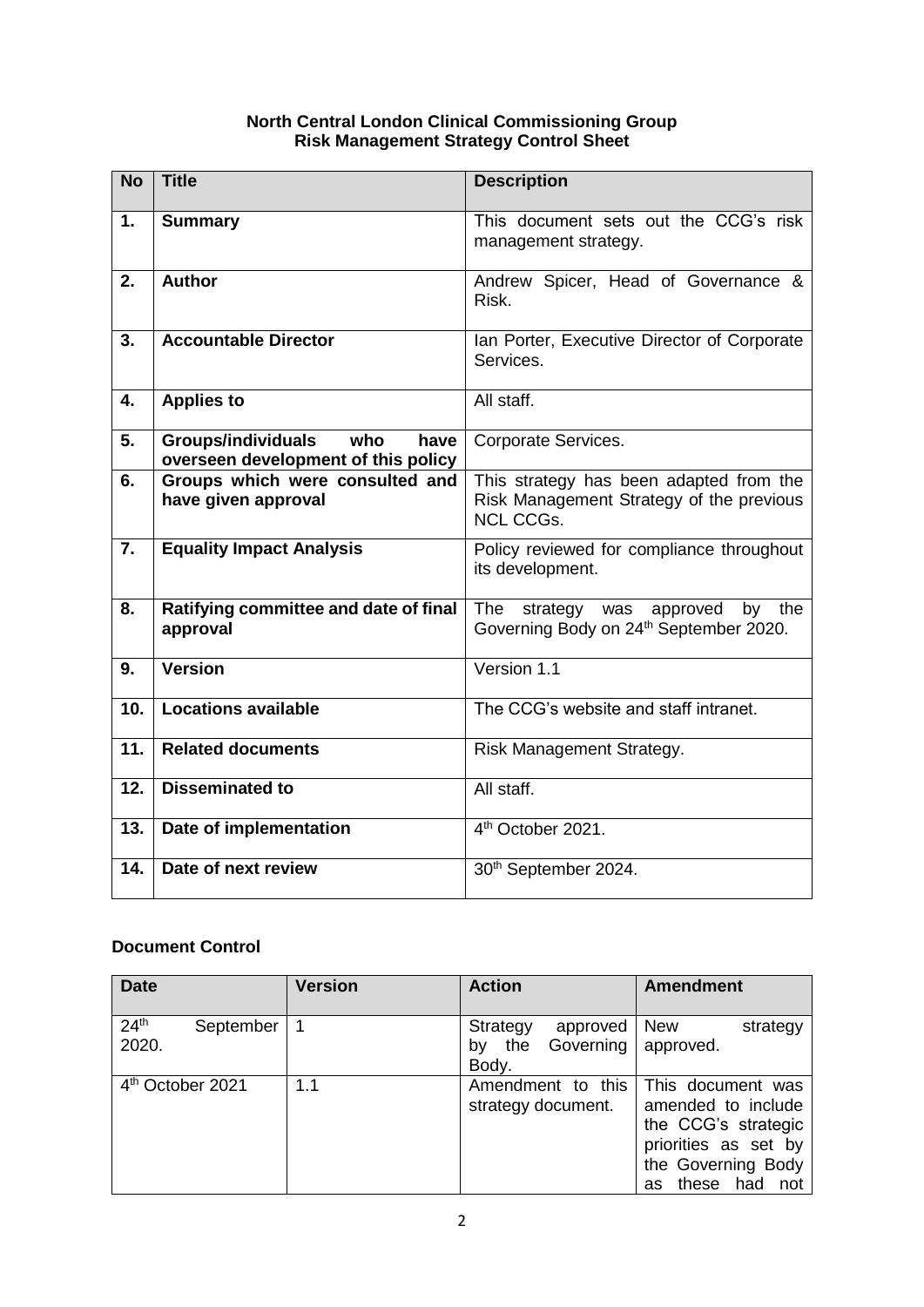|  | been agreed when                |
|--|---------------------------------|
|  | the Governing Body              |
|  | the<br>approved                 |
|  | 24 <sup>th</sup><br>strategy on |
|  | September<br>2020.              |
|  | The risk appetite has           |
|  | also been amended               |
|  | following<br>the                |
|  | Governing<br><b>Body</b>        |
|  | risk<br>review of its           |
|  | 9 <sup>th</sup><br>appetite on  |
|  | September<br>2021.              |
|  | The Audit Committee             |
|  | reviewed and noted              |
|  | the Strategy at its             |
|  | 30 <sup>th</sup><br>meeting on  |
|  | September 2021. A               |
|  | document<br>control             |
|  | also<br>sheet<br>was            |
|  | added.                          |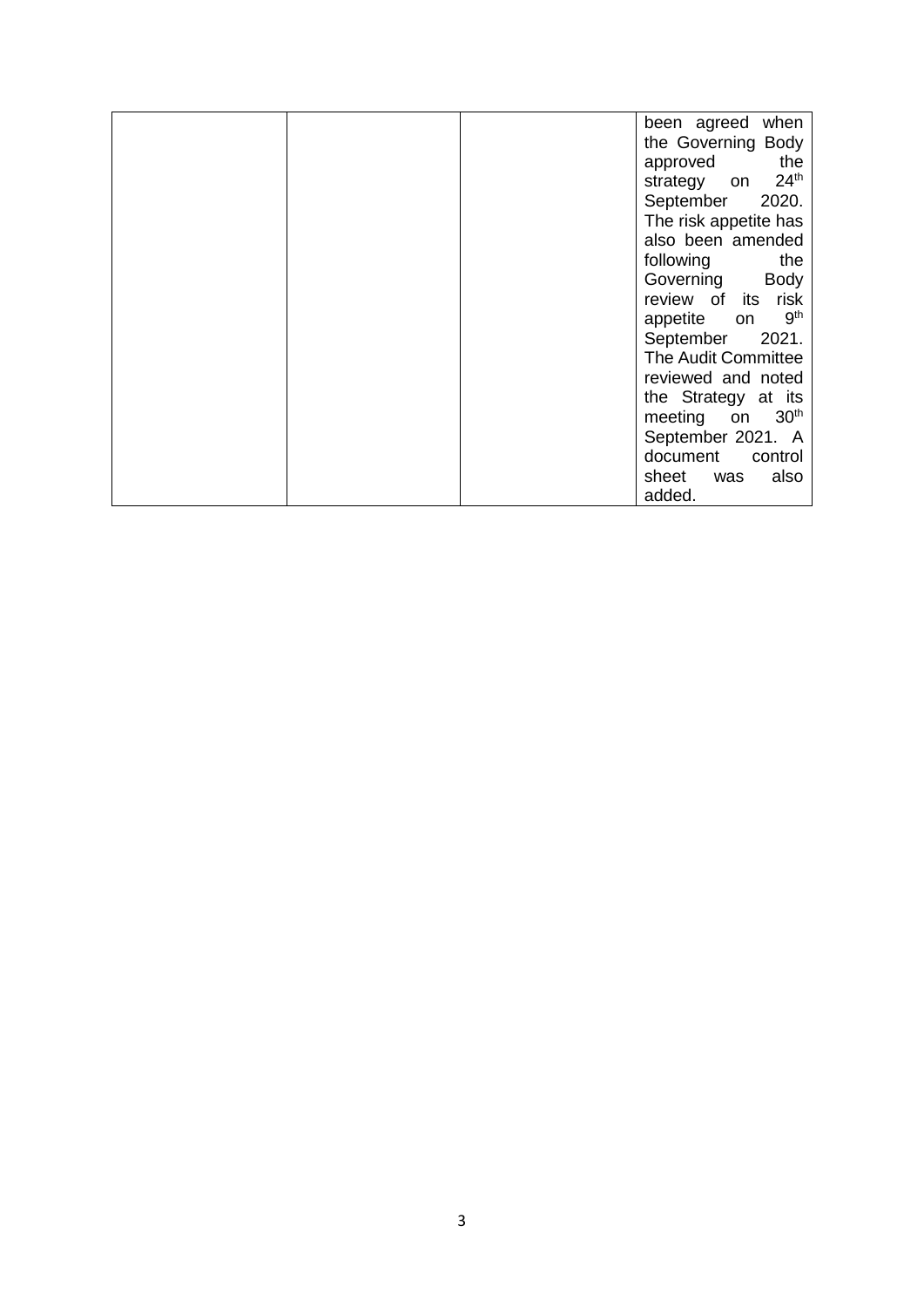## **North Central London Clinical Commissioning Group Risk Management Strategy**

## **1. Introduction**

This document is the Risk Management Strategy of North Central London Clinical Commissioning Group ('CCG'). It sets out the high level strategic approach to risk management which all risk management policies, procedures and systems within the CCG must adhere to unless otherwise stated.

## **2. Strategic Objectives**

All risk management policies, procures and systems within the CCG will support the organisation in delivering its strategic objectives/priorities. These are:

Covid 19

- A. Support the ongoing response to Covid-19 pandemic and vaccination programme;
- B. Support system recovery and strengthen both Urgent Care & Integrated Urgent Care;

## Corporate Support

- C. Provide robust support to, and development of, our workforce including through change:
- D. Tackle discrimination and embrace equality and diversity through our workforce;
- E. Maintain strong financial vigilance;

## Strategic Commissioning

- F. Undertake key strategic commissioning reviews (Community Services, Mental Health and Children, Young People & Maternity Services);
- G. Embed and deliver the commissioning pipeline;
- H. Tackle health inequalities and strengthen the system approach to population / placebased health and care management;
- I. Embed robust approach to complex individualised commissioning and deliver the continuing healthcare recovery programme;

## Future Transition

J. Prepare for the formal transition to an Integrated Care System and further development of Integrated Care Partnerships.

## **3. Equality**

All risk management policies, procedures and systems within the CCG must adhere to and be compliant with the Equality Act 2010 and support the Public Sector Equality Duty contained therein.

This strategy has been formulated and written in accordance with the provisions of the Equality Act 2010 and supports the Public Sector Equality Duty.

## **4. Fraud and Bribery**

The CCG's risk management policies, procedures and systems will support the organisation in reducing fraud, bribery and corruption and comply with the CCG's anti-fraud and bribery policy. The CCG will have adequate procedures which are proportionate to any identified risks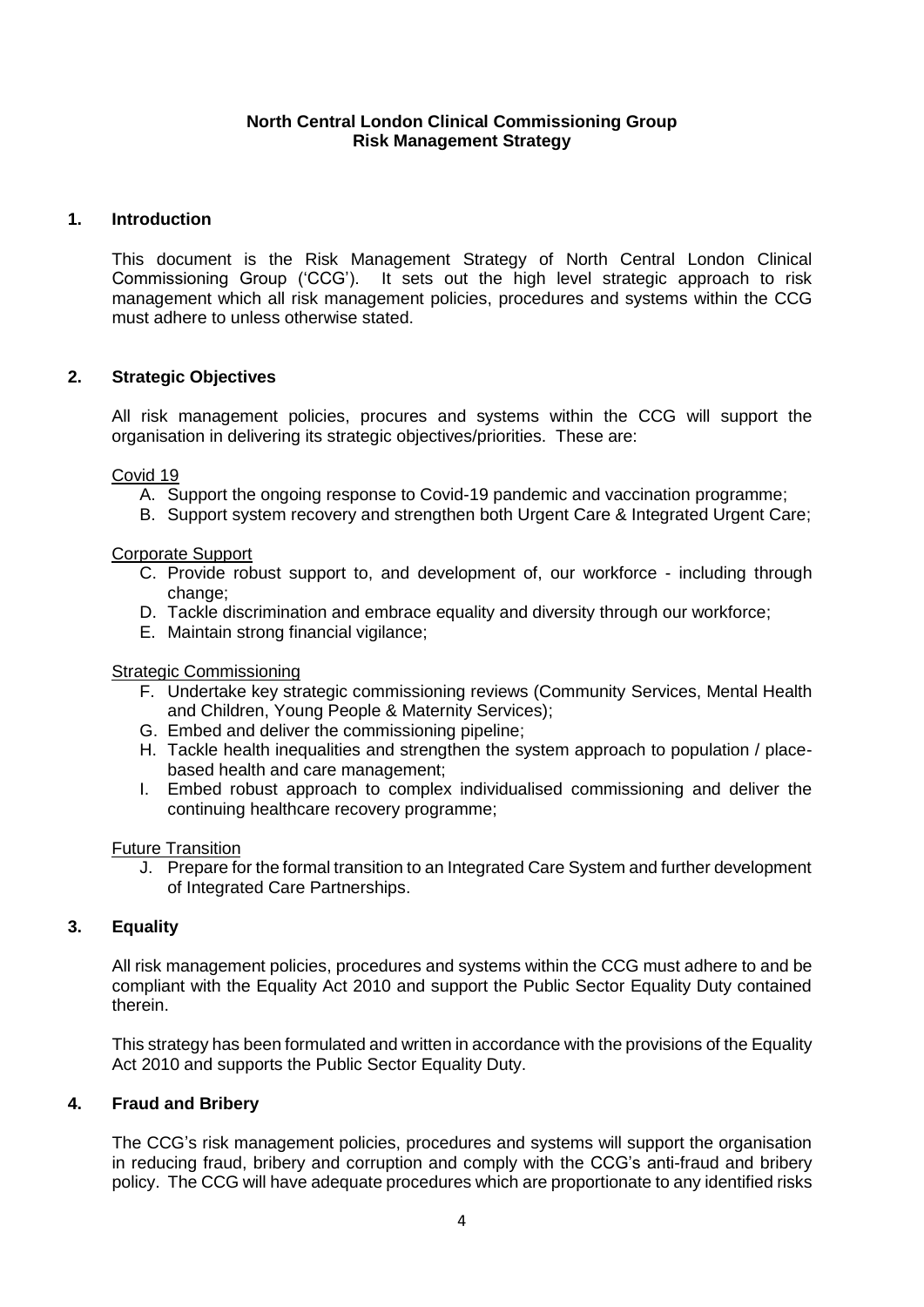in accordance with the Bribery Act 2010 and the guidance on the Bribery Act 2010 published by the Ministry of Justice<sup>1</sup>.

The Local Count Fraud Specialist will support the CCG in assessing fraud and bribery risks. The Local Counter Fraud Specialist will also periodically conduct fraud and bribery risk assessments in accordance with the requirements of standard 1.4 of the 'Standards for NHS Commissioners 2018 fraud, bribery and corruption'.<sup>2</sup> Fraud and bribery risks will be included on the organisation's risk register where appropriate and the CCG's performance against the standards will be assessed annually via the completion of the NHS Counter Fraud Authority Self Review Tool.

## **5. Definition of Risk**

Risk is defined as an uncertain event or set of events which if they occur will threaten the achievement of one or more objectives.

## **6. Type of Risks**

This strategy applies to all risks which include but are not limited to:

- **Business risks:**
- Commissioning and Clinical Commissioning risks;
- Communications risks:
- Fnvironmental risks
- Financial risks;
- Fraud risks;
- Governance risks:
- Information risks:
- $\bullet$  IT risks:
- Operational risks;
- Quality and safety risks;
- Regulatory and compliance risks;
- Reputational risks;
- Strategic risks.

## **7. Benefits of Risk Management**

**.** 

The following are the personal and organisational benefits to effective risk management and all risk management policies, procedures and systems will be designed to support these benefits.

| <b>Benefit</b>                | Advantage                                                                                                                                                                               |
|-------------------------------|-----------------------------------------------------------------------------------------------------------------------------------------------------------------------------------------|
| <b>Better</b> for<br>patients | It helps to ensure that we commission the best services we can within the<br>resources available, that we use public money are resources effectively<br>and have good patient outcomes. |
| <b>Success</b>                | It helps you and the organisation to achieve objectives and succeed.                                                                                                                    |
| <b>Better</b>                 | It helps you to make better decisions by helping you to understand the                                                                                                                  |
| decision                      | merits, threats and opportunities associated with different courses of                                                                                                                  |
| making                        | action so you can make informed choices.                                                                                                                                                |

<sup>1</sup> <https://www.justice.gov.uk/downloads/legislation/bribery-act-2010-guidance.pdf>

<sup>&</sup>lt;sup>2</sup>[https://cfa.nhs.uk/resources/downloads/standards/NHS\\_Fraud\\_Standards\\_for\\_Commissioners\\_2018.pdf?v=1](https://cfa.nhs.uk/resources/downloads/standards/NHS_Fraud_Standards_for_Commissioners_2018.pdf?v=1.0) [.0](https://cfa.nhs.uk/resources/downloads/standards/NHS_Fraud_Standards_for_Commissioners_2018.pdf?v=1.0)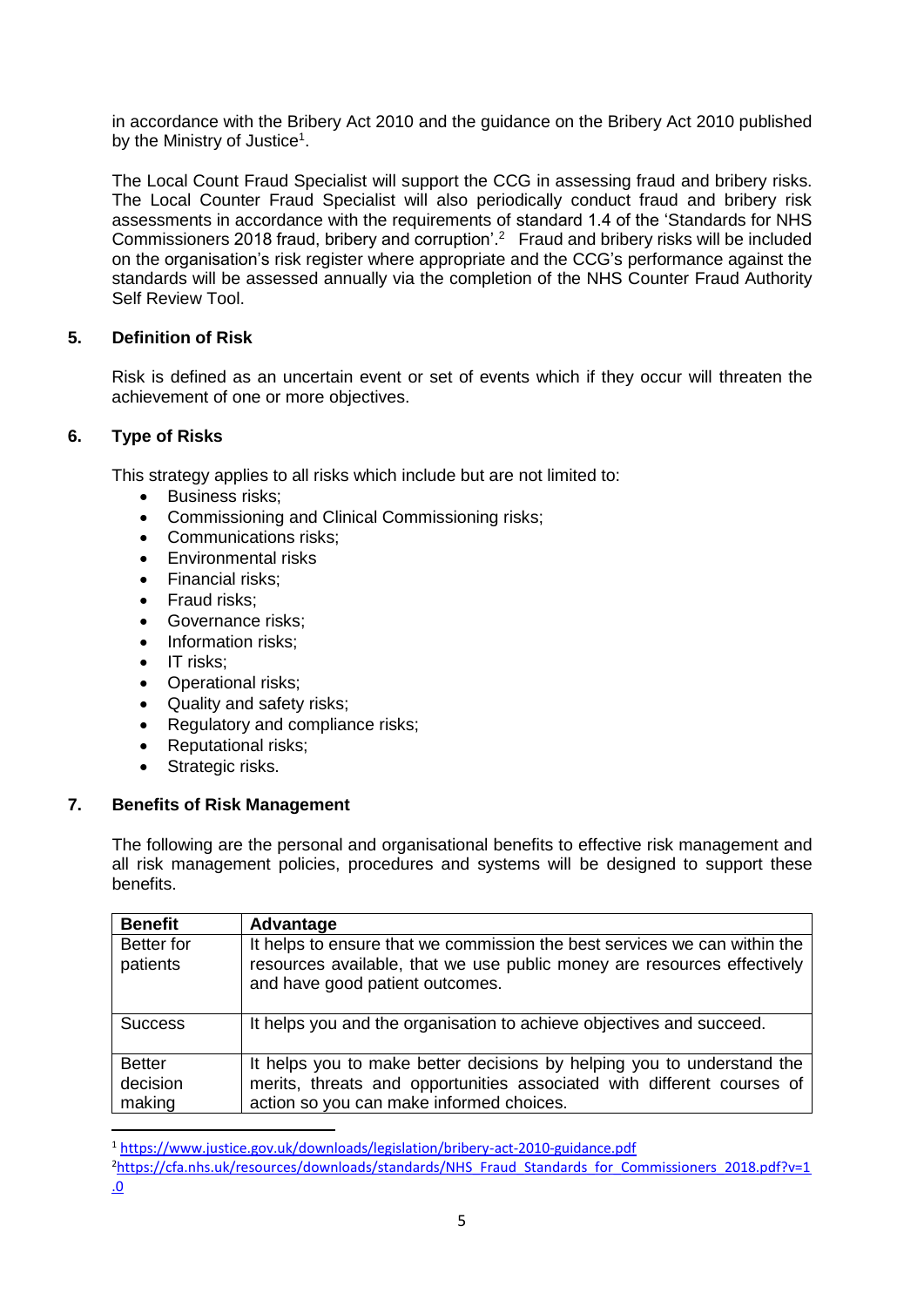| <b>Better</b><br>planning and<br>resource<br>allocation     | It helps you to plan and prioritise your time, work, resources and energy<br>It also helps to reduce volatility, provides more stability,<br>better.<br>predictability and confidence. This helps you to identify and resolve<br>problems before they become issues. |
|-------------------------------------------------------------|----------------------------------------------------------------------------------------------------------------------------------------------------------------------------------------------------------------------------------------------------------------------|
| <b>Supports</b><br>innovation and<br>new ways of<br>working | It allows you to consciously think about and manage new challenges that<br>may not fit into existing ways of working or establishes processes and<br>procedures.                                                                                                     |
| <b>Provides</b><br>protection                               | It protects you and helps to reduce avoidable errors and fraud.                                                                                                                                                                                                      |
| Empowerment                                                 | It empowers you in your role, helps you to do your job well and provides<br>confidence in your plans.                                                                                                                                                                |
| Good<br>governance                                          | It supports good governance by decisions being made and seen to be<br>made in an open and transparent way based on sound reasoning. The<br>process is also auditable providing the Governing Body, our regulators and<br>our auditors with confidence and assurance. |

## **8. Risk Management Principles**

Risk management with the CCG will be carried out in accordance with the following principles:

| <b>Principle</b>                               | <b>Description</b>                                                                                                                                                                                                                                                                                                                 |
|------------------------------------------------|------------------------------------------------------------------------------------------------------------------------------------------------------------------------------------------------------------------------------------------------------------------------------------------------------------------------------------|
| Proactive                                      | Risk management will be used proactively to manage key risks and used<br>as an active management tool. This helps to ensure that risks are<br>considered and future actions planned in a visible, consistent and<br>controlled manner. Risk management will form part of plans with work on<br>risk management being front loaded. |
| Aligns with<br>objectives                      | Risk management will be focussed on the key uncertainties which may<br>impact on the achievement of one or more objectives. Risks will be<br>identified and given the appropriate priority for action.                                                                                                                             |
| Fits the<br>context                            | The risk management approach will be designed to fit the internal and<br>external environment in which the CCG operates and so that time, effort,<br>resources and energy will be used in the appropriate way.                                                                                                                     |
| Engages<br>stakeholders                        | Risk management will engage with the right stakeholders and deal with<br>different perceptions of risk. Appropriate risks will be identified early and<br>dealt with at the right level.                                                                                                                                           |
| Provides clear<br>guidance                     | Risk management will provide clear and coherent guidance to staff and<br>key stakeholders so everyone can see how the CCG identifies, assesses<br>and controls key risks. This enables people to compare results with plans<br>and enable better decision making about how resources are deployed.                                 |
| <b>Informs</b><br>decision<br>making           | Risk management will be linked to and inform decision making across the<br>organisation. This enables important decisions to be made with explicit<br>consideration of the impact of risks and the status of risk management.<br>This also helps to safeguard the decision making process to allow for good<br>decision making.    |
| <b>Facilitates</b><br>continual<br>improvement | Risk management will be used to help the CCG to improve by proactively<br>managing risks and increasing organisational risk maturity.<br>The<br>organisation will use its experience of risk management to continually<br>improve through 'lessons learned' and make best use of the resources<br>available.                       |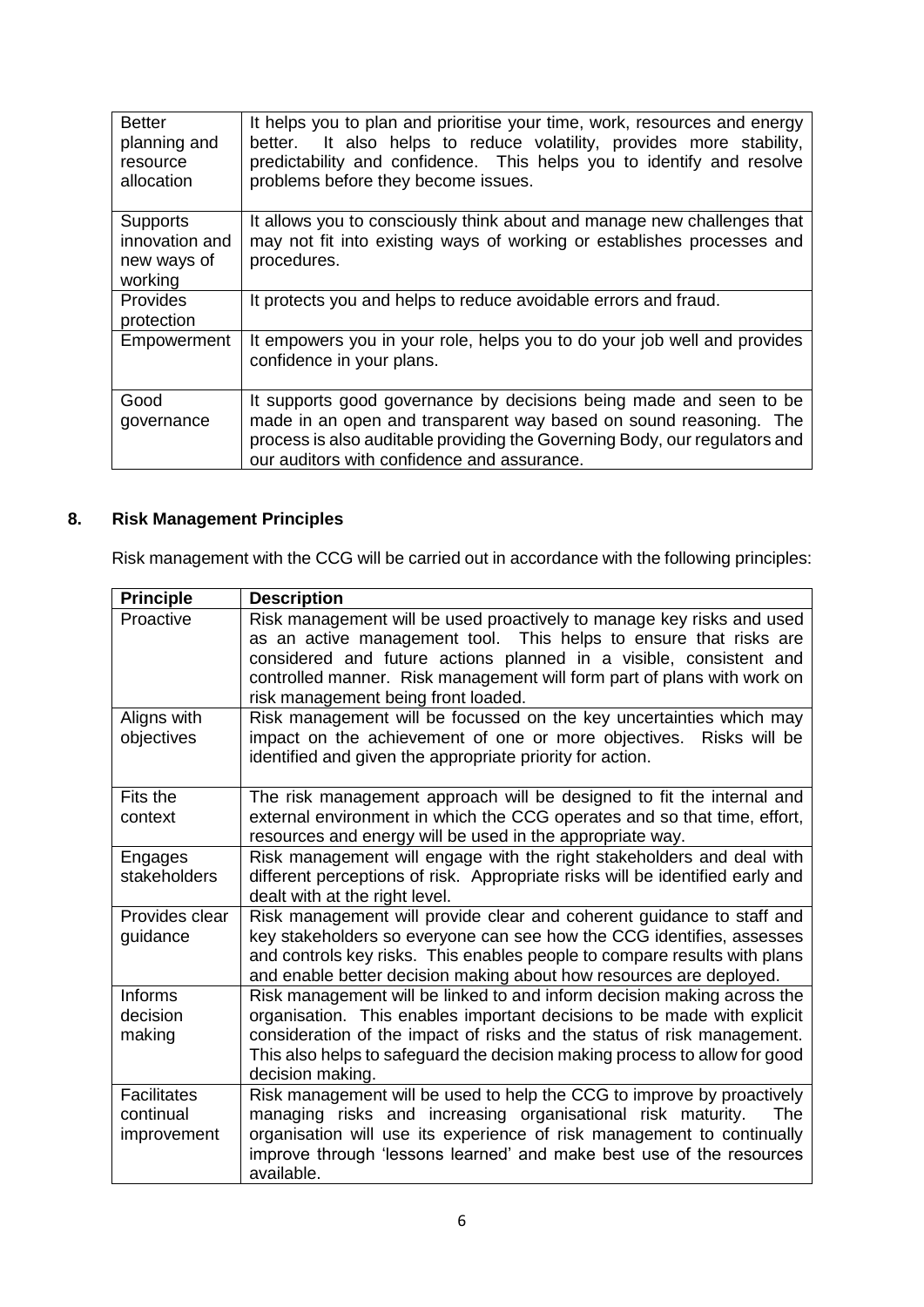| Creates a  | The CCG will create a culture that recognises uncertainty and supports      |
|------------|-----------------------------------------------------------------------------|
| supportive | considered risk taking. The organisation recognises that zero risk taking   |
| culture    | is neither possible nor desirable.                                          |
| Achieves   | Risk management will help to achieve measurable value through the           |
| measurable | effective identification and management of key risks. In general it costs   |
| value      | less to anticipate and manage a risk than it does to recover from an issue. |

#### **9. Assurance**

The CCG is a publically funded body that is regulated by NHS England. As such the organisation is under legal duties to ensure that it is well governed and managed and can clearly demonstrate this to NHS England and the CCG's auditors. This is done through the NHS England assurance process. A key part of this is demonstrating that the CCG has robust and effective risk managements system in place which everyone in the organisation is using and adhering to.

In this regard the CCG's risk management system will be transparent, consistent, replicable, robust, auditable and meet the reasonable requirements of the organisation's regulators and auditors taking into account costs and available resources.

## **10. Coverage**

The CCG aims to have robust and effective risk management policies, procedures and systems that support total coverage of key risks at all levels. Risks should be assessed, understood and managed at the appropriate levels.

#### **11. Board Assurance Framework**

The CCG will have a Board Assurance Framework ('BAF') which will be presented to the Governing Body for oversight, scrutiny and review. The BAF is a risk register that contains the highest level risks to the organisation. Details of how the BAF operates will be set out in the risk management policy.

## **12. Governing Body Oversight**

Within the CCG the Governing Body and its committees will provide oversight and scrutiny of the most serious organisational risks and hold people to account in this regard. The Lay Member for Governance and Audit and the Audit Committee will play a lead role in ensuring effective oversight and scrutiny of the CCG's risk management policies, procedures and systems.

The Governing Body will:

- Approve the Risk Management Strategy and subsequent revisions;
- Provide oversight, review and scrutiny of the organisation's highest level risks;
- Receive regular risk reports on risk;
- Hold risk owners to account for their risks:
- Review the Board Assurance Framework.

The Audit Committee will:

- Provide independent assurance to the Governing Body on the effectiveness of risk management process in the CCG and compliance with risk management policies;
- Receive independent reports on the effectiveness of risks management in the CCG;
- Challenge the way in which risk is managed where there is uncertainty or concerns over the effectiveness of risk management arrangements;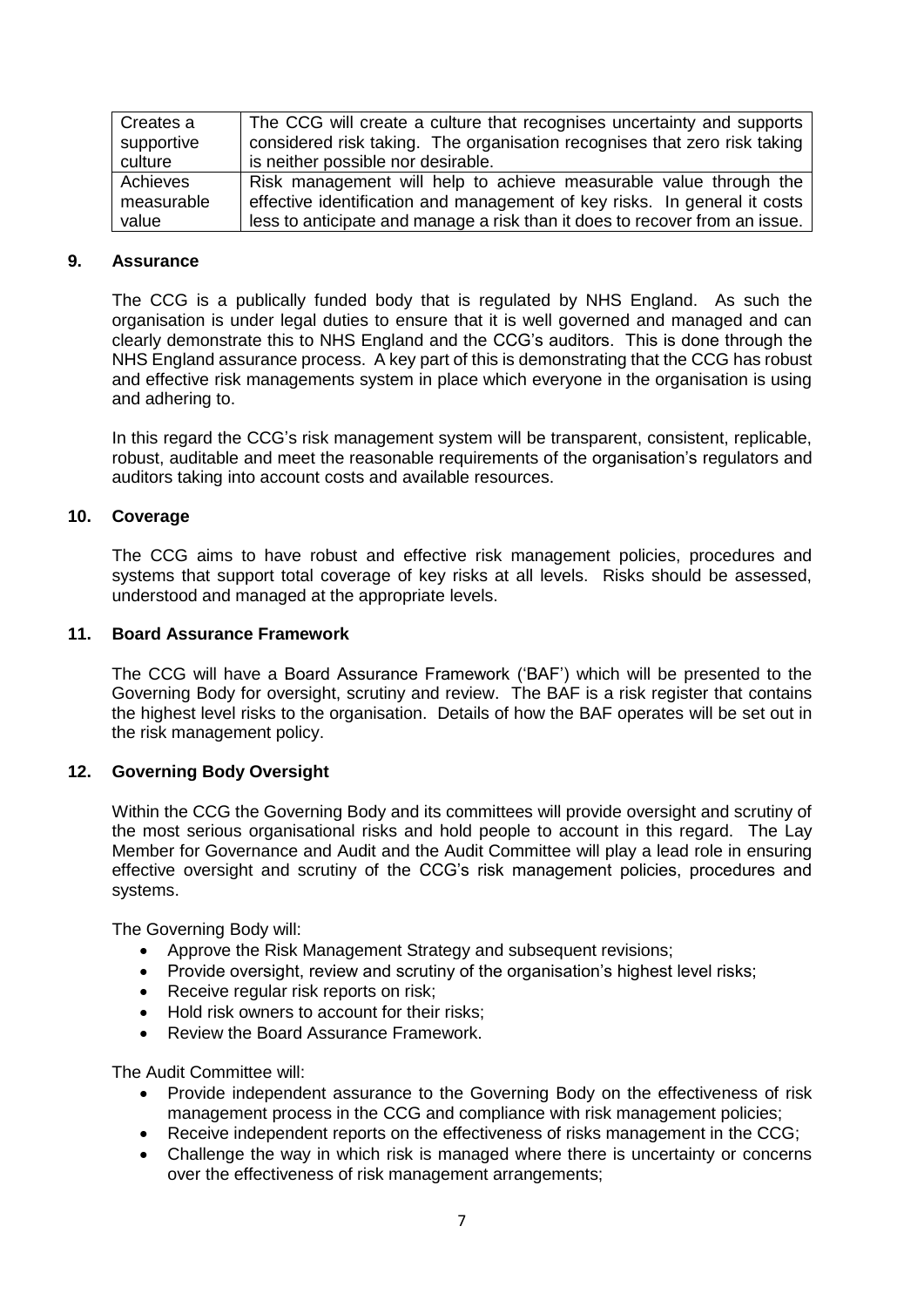- Formally assess on an annual basis the overall effectiveness of the risk management processes in the CCG and report to the Governing Body;
- Review risk management arrangements for the purposes of the Annual Report and the Annual Governance Statement;
- Horizon scan and communicate findings for action:
- Hold risk owners to account for their risks.

Governing Body Committees will:

- Provide scrutiny, review and oversight of key risks;
- Receive risk reports:
- Horizon scan and communicate findings for action;
- Hold risk owners to account for their risks.

#### **13. Executive Management Team**

The Executive Management Team will:

- Approve the risk management policies and procedures;
- Agree and approve resources for risk management across the CCG;
- Provide operational oversight and scrutiny of high level risks across the CCG::
- Ensure staff are effectively managing risks and that the CCG has an effective system of risk management in place;
- Ensure staff are acting in accordance with risk management policies;
- Have oversight and responsibility for operational risk management issues faced by the organisation;
- Prepare a complete, accurate and reliable report on risk management for the purposes of the Annual Governance Statement to ensure it is fair and representative of the organisation's risk management arrangements;
- Provide feedback on the risk management processes and policies supporting this strategy to the NCL Governance and Risk Team;
- Ensure directors provide risk reports to the Governing Body and its committees as appropriate;
- Be held to account by the Accountable Officer and Chief Finance Officer for effective risk management.

#### **14. Risk Management System**

The Accountable Officer has overall executive responsibility for ensuring that effective risk management policies, procedures and systems are in place within the CCG and that they are implemented.

## **15. Risk Owners**

Each risk will be owned by an appropriate director with each director having overall responsibility and accountability for all risks in their directorate. Directors are able to delegate the day to day oversight and management of risks to members of their team but not the accountability.

## **16. Directorate Risk Leads**

The CCG will appoint or nominate staff to be Directorate Risk Leads. The role of the Directorate Risk Leads is to:

 Support directors in managing the risk management process within their directorates and assist with risk reporting;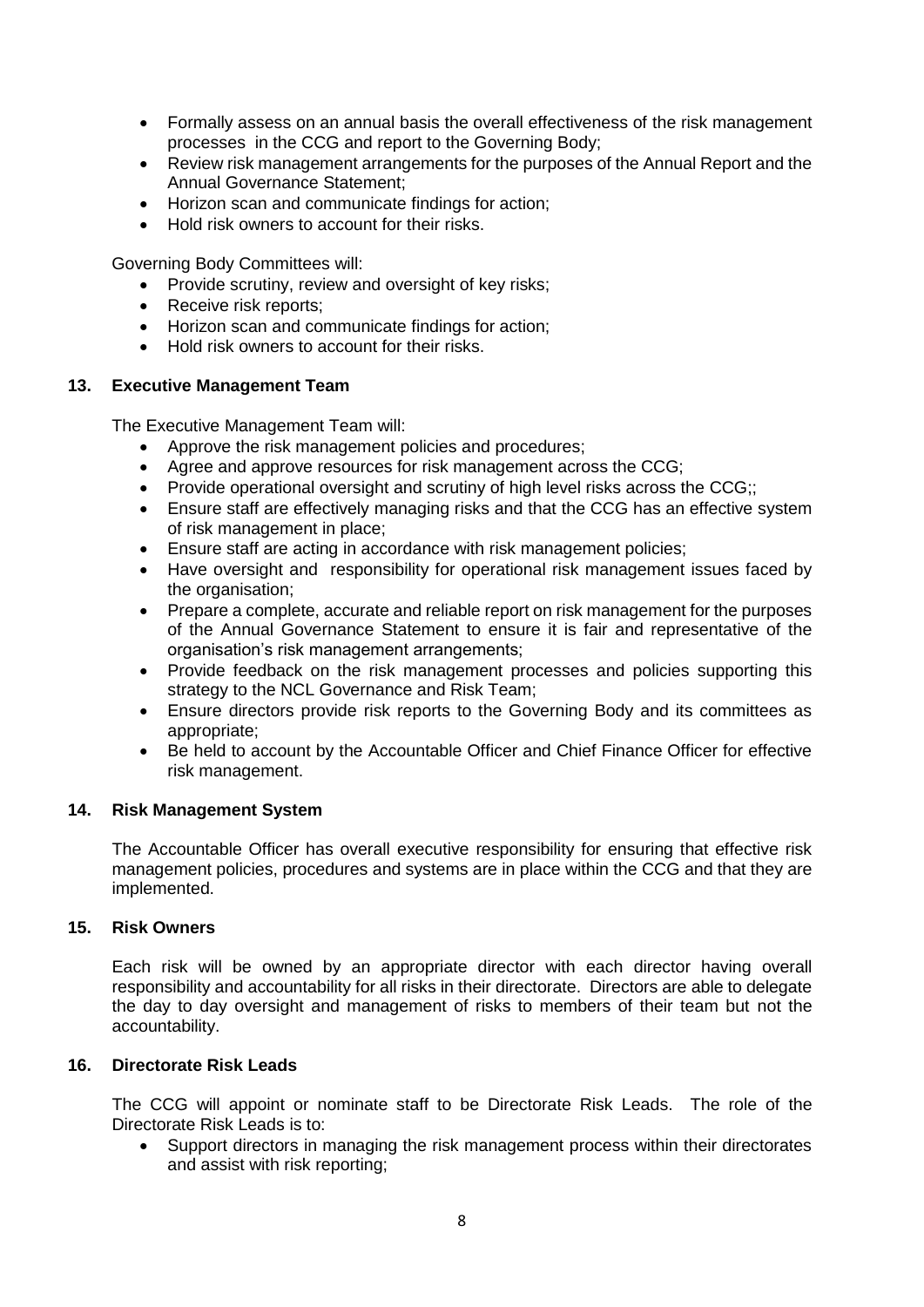- Support the Governance and Risk Team in delivering and embedding the CCG's approach to risk management;
- Provide a source of expertise and advice embedded within each directorate to help support and empower staff to manage risks;
- Help drive effective risks management within directorates:
- Help support staff to implement the CCG's risk management policies and procedures;
- Assist staff within their directorates to co-ordinate risk reporting;
- Maintain a central folder within each directorate containing the meeting notes/minutes from risk management meetings within the directorate.

#### **17. Training**

All staff will be provided with appropriate risk management training to enable them to manage risks in accordance with the CCG's risk management policies, procures and systems and effectively perform their role.

Directorate Risk Leads will be provided with more detailed training to allow them to be effective in their role.

#### **18. Risk Appetite**

The Risk Appetite is the amount of risk that the organisation is willing to accept. The Governing Body decides and sets the overall Risk Appetite for the CCG. The Risk Appetite will not exceed the CCG's Risk Capacity. The Risk Appetite is set out in the appropriate policies for the guidance of staff.

The Risk Appetite is set out in Schedule 1. Schedule 1 does not form part of this strategy and may be amended or updated without the need to formally approve this document.

#### **19. Risk Capacity**

The Risk Capacity is the maximum amount of risk that the organisation can bear. The Governing Body and the CCG's Executive Management Team will continue to consider the organisation's capacity to bear risks and ensure it stays aligned with the CCG's objectives and the operating environment to ensure risk is managed in a controlled way.

#### **20. Risk Tolerance**

The Risk Tolerance is the threshold level of risk exposure which when hit or exceeded triggers escalation of risks. Each risk policy will set out the Risk Tolerances appropriate to it.

#### **21. Risk Management Strategy, Policies and Processes**

The CCG's risk management strategy will be approved by the Governing Body. All operational risk management policies and processes that sit under the risk management policy will be approved by the Executive Management Team rather than by the Governing Body.

#### **22. Monitoring and effectiveness**

The audit committee will monitor the effectiveness of the CCG's risk management processes.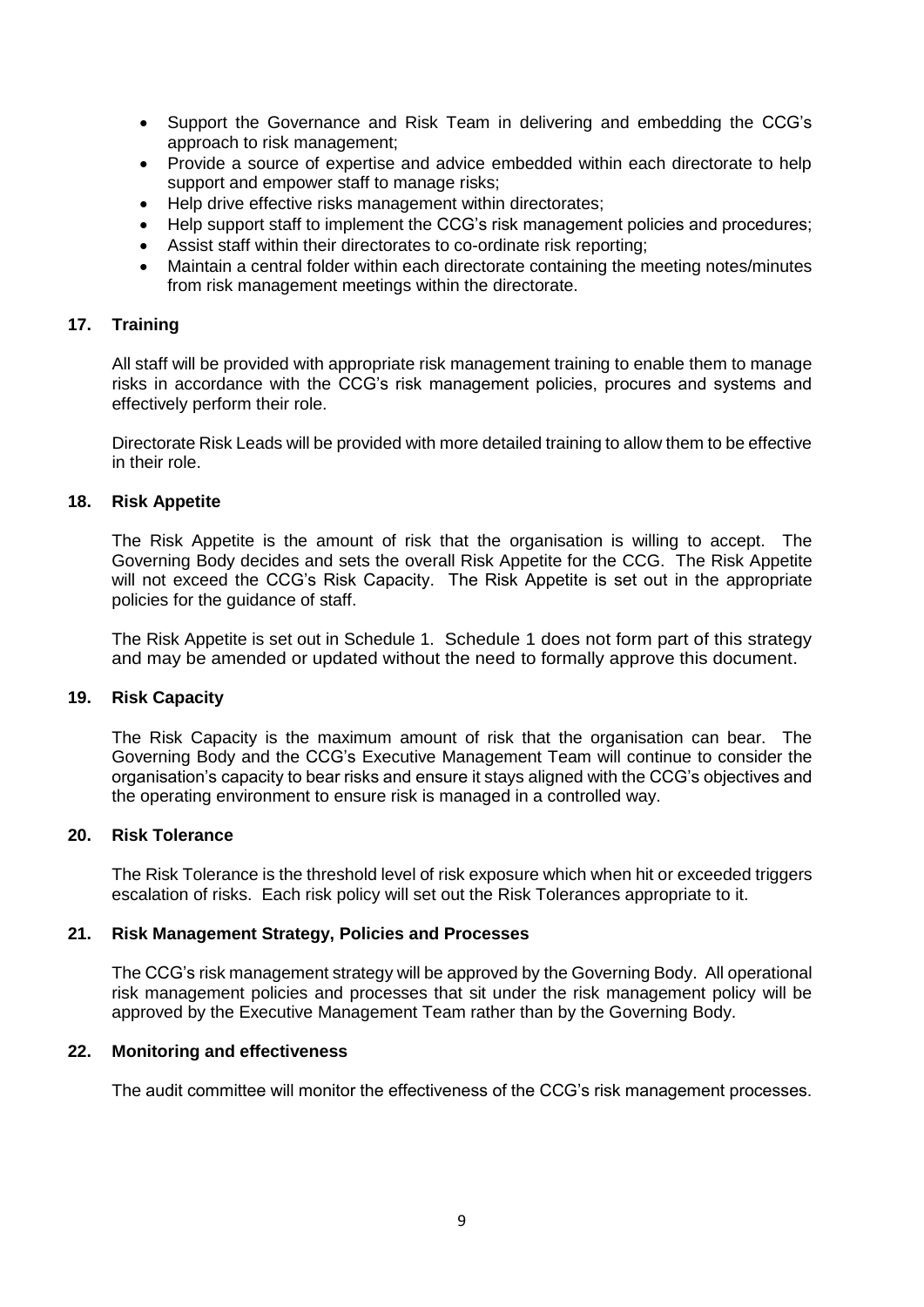### **Schedule 2 Risk Appetite**

This schedule sets out the CCG's risk appetite. The Governing Body sets the CCG's risk appetite and considered the risk appetite at the Governing Body seminar on  $9<sup>th</sup>$  September 2021.

The chart below shows the appetite grading for risks based on their potential impact:

| <b>Appetite Description</b>                                                                | <b>Appetite</b><br><b>Level</b> |
|--------------------------------------------------------------------------------------------|---------------------------------|
| The CCG is not willing to accept these risks under any circumstances                       |                                 |
| The CCG is not willing to accept these risks (except in very exceptional<br>circumstances) |                                 |
| The CCG is willing to accept some risk in this area                                        | 3                               |
| The CCG is willing to accept moderate risk in this area                                    | 4                               |
| The CCG is willing to accept high risk in this area                                        | 5                               |

This schedule sets out the CCG's service areas for which the Governing Body will agree a risk appetite.

| No. | <b>Service Area</b>                                                                | <b>Governing Body Statement</b>                                                                                                                                                                                          | <b>Appetite</b><br><b>Level</b> |
|-----|------------------------------------------------------------------------------------|--------------------------------------------------------------------------------------------------------------------------------------------------------------------------------------------------------------------------|---------------------------------|
| 1.  | Quality                                                                            | We will ensure good quality service for all the people<br>of the borough and will only rarely accept risks that<br>threaten that goal.                                                                                   | 2                               |
| 2.  | Safety                                                                             | We hold patient and staff safety as the highest priority<br>and will not accept any risk that threatens either.                                                                                                          | 1                               |
| 3.  | Compliance with<br>legislation and<br>statutory guidance                           | We will comply with all legislation relevant to the CCG<br>and will not accept any risk that, if realised, would<br>result in non-compliance.                                                                            | -1                              |
| 4.  | Compliance with non-<br><b>NHS</b><br>statutory<br>England/Improvement<br>guidance | The CCG will comply with all non-statutory guidance<br>issued by NHS England/Improvement and will not<br>accept any risk that, if realised, would result in non-<br>compliance except in very exceptional circumstances. | 3                               |
| 5.  | Procurement                                                                        | We will procure services in line with English law and<br>national guidance but will accept some procurement<br>risk in the achievement of the CCG's objectives.                                                          | 3                               |